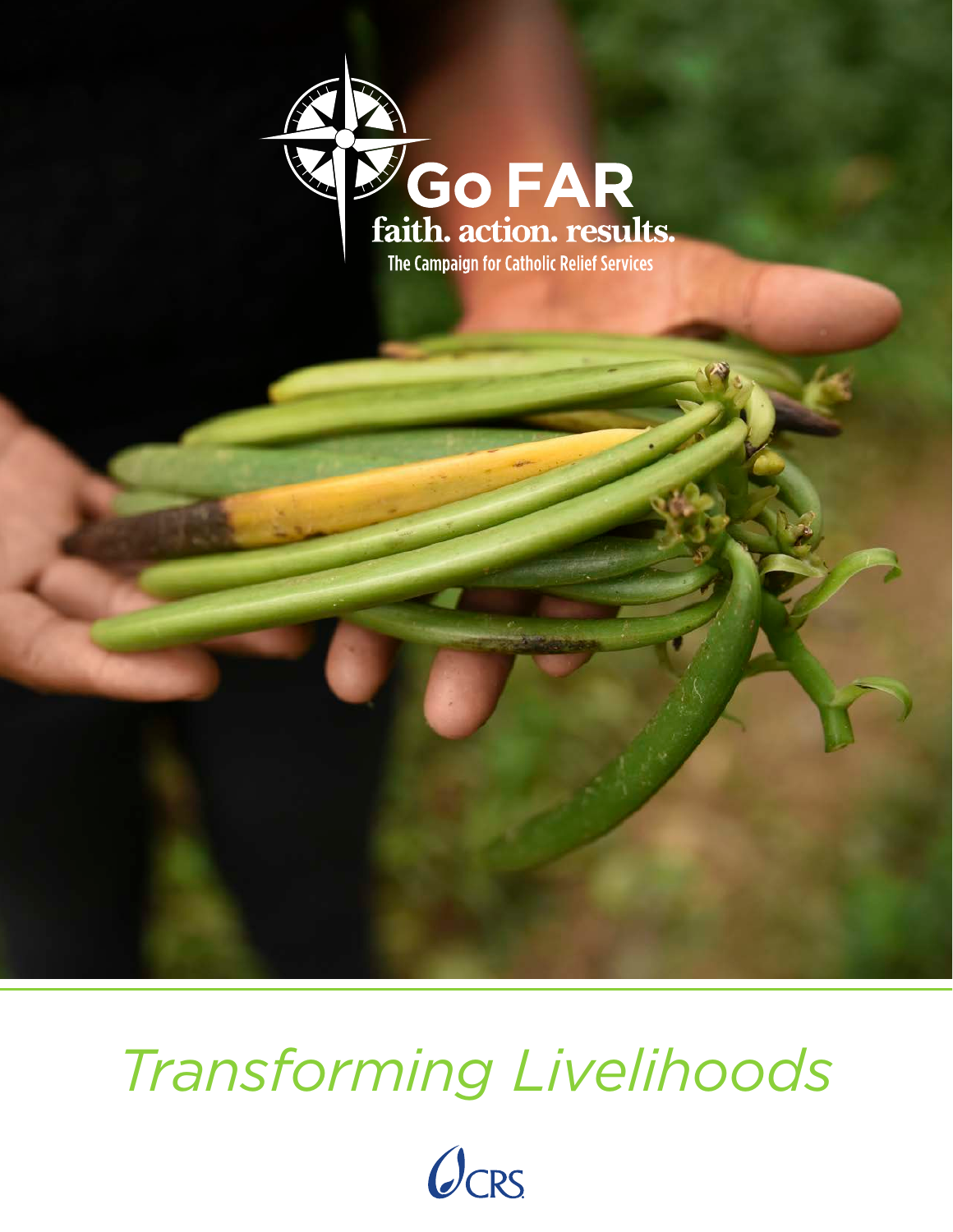## *It starts with the land.*

**At Catholic Relief Services, we are ready to answer our Gospel calling to alleviate suffering in a bold way—to move farming families out of poverty by restoring degraded land. Because we should, and because we can**.

Our deep Catholic faith tells us to help our brothers and sisters in most need and to be good stewards of the gifts we have been given, including our planet. We know how to help communities and environments thrive together. And we have vast Church and professional networks as a result of more than 75 years' experience helping the world's most vulnerable people. Go FAR is what will fuel our work to put faith into action.

Photo by Mark Metzger/CRS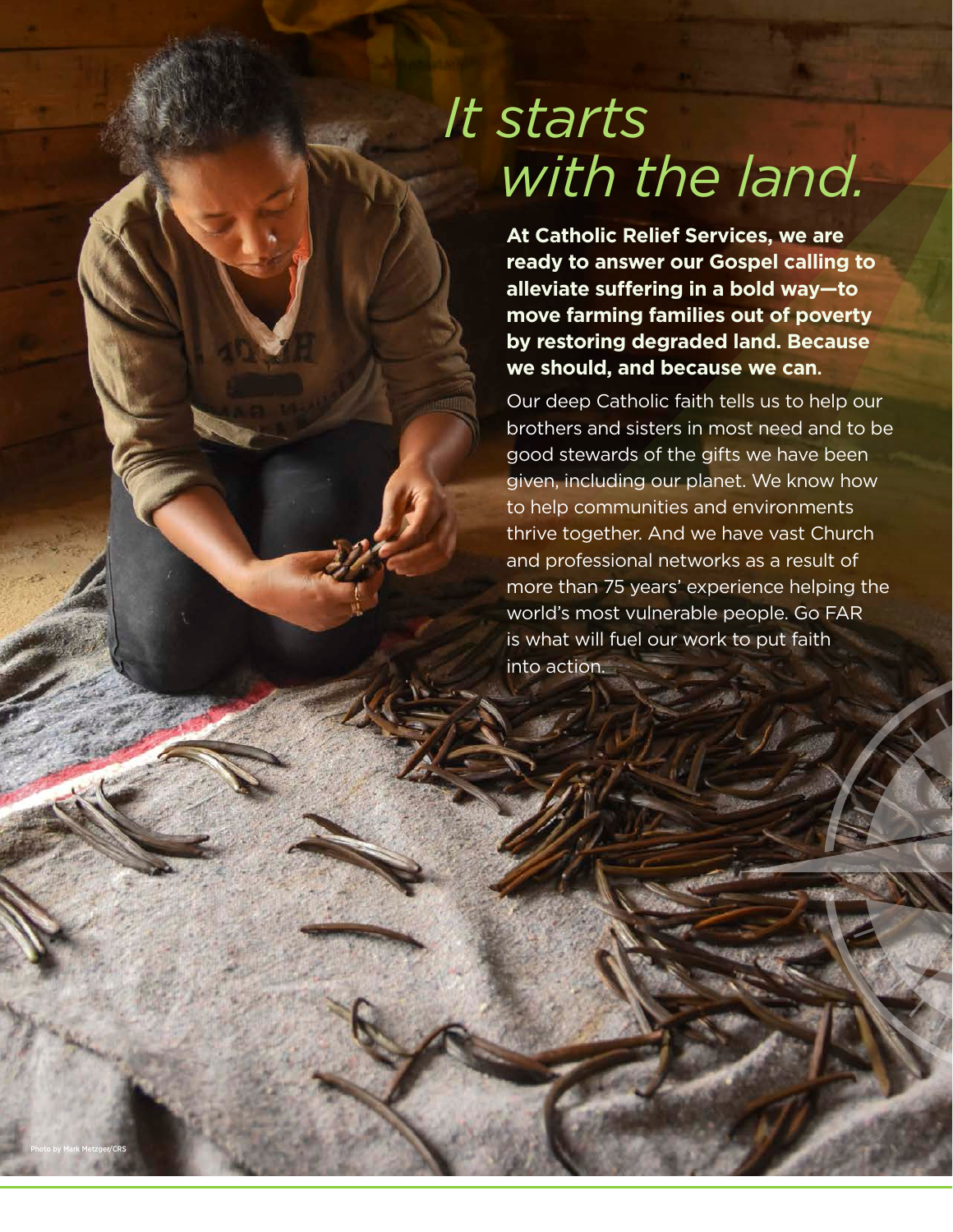### *The Need*

The world's poorest families depend on farming for food and income. But far too many live on degraded land that cannot produce the crops they need.

Small-scale farmers—half of whom are women—grow 70% to 80% of the world's food.<sup>2</sup> CRS will support sustainable farming, reversing degradation and addressing a root cause of poverty. If we don't act, we will lose the gains we've made in reducing hunger and human suffering.

#### Why Now?

Many leading organizations have documented decades of topsoil loss and depletion of soil nutrients. According to the United Nations and a study by Cornell University, soil is being lost between 10 and 100 times faster than it is forming. As a result, farmland is disappearing.

The crisis will have ripple effects for entire communities and future generations. Assessments of land degradation demonstrate its multiplier effect—exacerbating poverty and hunger, contributing to unemployment, triggering migration and displacement, and escalating conflict.

Now is the moment to act, and we have a solution. Through decades of working with poor farmers, CRS has seen the transformational impact that land restoration can have on people's lives. As part of our Vision 2030 strategy, we are ready to expand this work and tip the balance for the global poor.

## *The Opportunity*

CRS is poised to build on our successful agricultural programming and transform livelihoods and landscapes on a regional scale. Over the next 10 years, we will expand proven land restoration models to restore 4 million acres of land and help 1 million people overcome poverty—and protect the planet for future generations.

This campaign priority will help farmers adopt sustainable practices to protect land and resources so they can build a reliable food supply, bolster livelihoods and strengthen their resilience. Farmers will increase and improve their production, enabling them to feed their families and sell their surplus crops—moving from subsistence farming to more directly engaging in the economy. With better incomes, families can send their children to school, improve their health and well being, overcome poverty—and go far in their lives.

*1. Cornell University 2. United Nations Food and Agriculture Organization* 

#### OVER THE PAST **40 YEARS,**

# **30% MORE THAN**

OF THE WORLD'S FARMLAND HAS BECOME **UNPRODUCTIVE 1**

**But the poor will inherit the earth, will delight in great prosperity.**

**—Psalm 37:11**